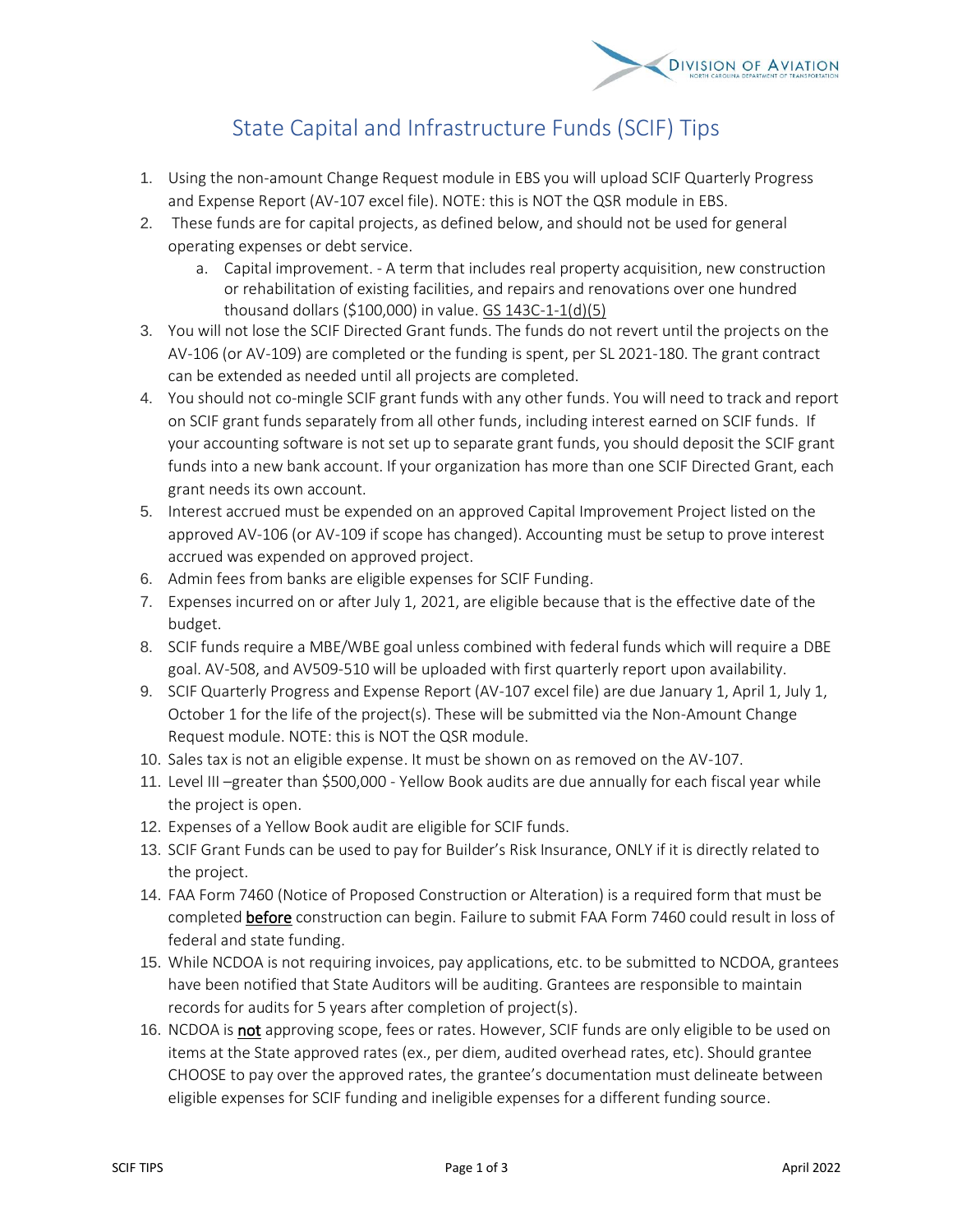

## State Capital and Infrastructure Funds (SCIF) Tips

- 17. Reporting will be cumulative per project from previous quarters (ie., continue to add on to the AV-107 so at project end, there's one comprehensive list of ALL expenditures).
- 18. Delivery methods for construction projects are limited to state recognized delivery methods.
- 19. All federal, state and local laws still apply per usual.
- 20. If Grantee is unable to provide SCIF Quarterly Progress and Expense Report in a timely manner for the life of the project, the grantee's risk will be elevated with DoA, and grantee may be selected for monitoring.
- 21. Photos are not necessary for professional service projects. Photos, while not required for equipment, or construction, are very helpful for reporting progress to legislature.
- 22. STATE FUNDS = STATE GUIDELINES. (Buy American, per diem rates, audited Overhead rates, etc.)
- 23. There are TWO tabs in the AV-107 that must be updated quarterly. The quarterly update tab and expenditures tab. See screenshot below.
- 24. The Expenditures tab should be cumulative for the life of the project and include appropriate A-Code designations so that NCDOA will be able to report to OSBM and Legislature categories of expenses.

| re.    | $(•$ Off)<br>님       |                                         | ≂                                |                                                                                                                              |                          |                                          | AV-107 SCIF Quarterly Progress a * |               |
|--------|----------------------|-----------------------------------------|----------------------------------|------------------------------------------------------------------------------------------------------------------------------|--------------------------|------------------------------------------|------------------------------------|---------------|
| Home   |                      | Insert                                  | Page Layout                      | Formulas                                                                                                                     |                          | Data                                     | Review                             | V             |
| ₫<br>Ŝ | Calibri<br>В<br>HI v | $\sqrt{2}$ $\sim$ $\frac{A}{A}$ $\sim$  | 10                               | $I \cup \cdot  A \times   \equiv   \equiv   \equiv   \equiv \vee  $<br>$E = \frac{1}{2}$                                     | ᇕ<br>∣ ∛≫ ~              | General<br>$\frac{1}{60}$ $\frac{1}{20}$ | v<br>$$4.96$ 9                     | ■<br>້<br>LZ. |
| Ŀ      |                      | Font                                    | 同一                               | Alignment                                                                                                                    | 同                        |                                          | Number<br>ΙZΙ.                     |               |
|        |                      | $\times$                                | fx                               |                                                                                                                              |                          |                                          |                                    |               |
|        | А                    | B                                       | Ċ                                | D                                                                                                                            | E                        | F                                        | G                                  | н             |
|        |                      | <b>Airport Name:</b><br>WBS #:<br>Date: |                                  | Report for SFY Quarter (YYYY-QX):                                                                                            |                          |                                          | <b>QUARTERLY UPD</b>               |               |
|        |                      |                                         |                                  | *Is Project Scope Changing?<br>If "Yes", what change # is this?<br>"If "pes", the AV-109 is required in addition to AV-107." |                          |                                          |                                    |               |
|        |                      |                                         | <b>Quarterly Progress Report</b> |                                                                                                                              | Quarterly Expense Report |                                          |                                    | E             |
|        |                      | 2 Accessibility Investigate             | Page: 1 of 1                     |                                                                                                                              |                          |                                          |                                    |               |